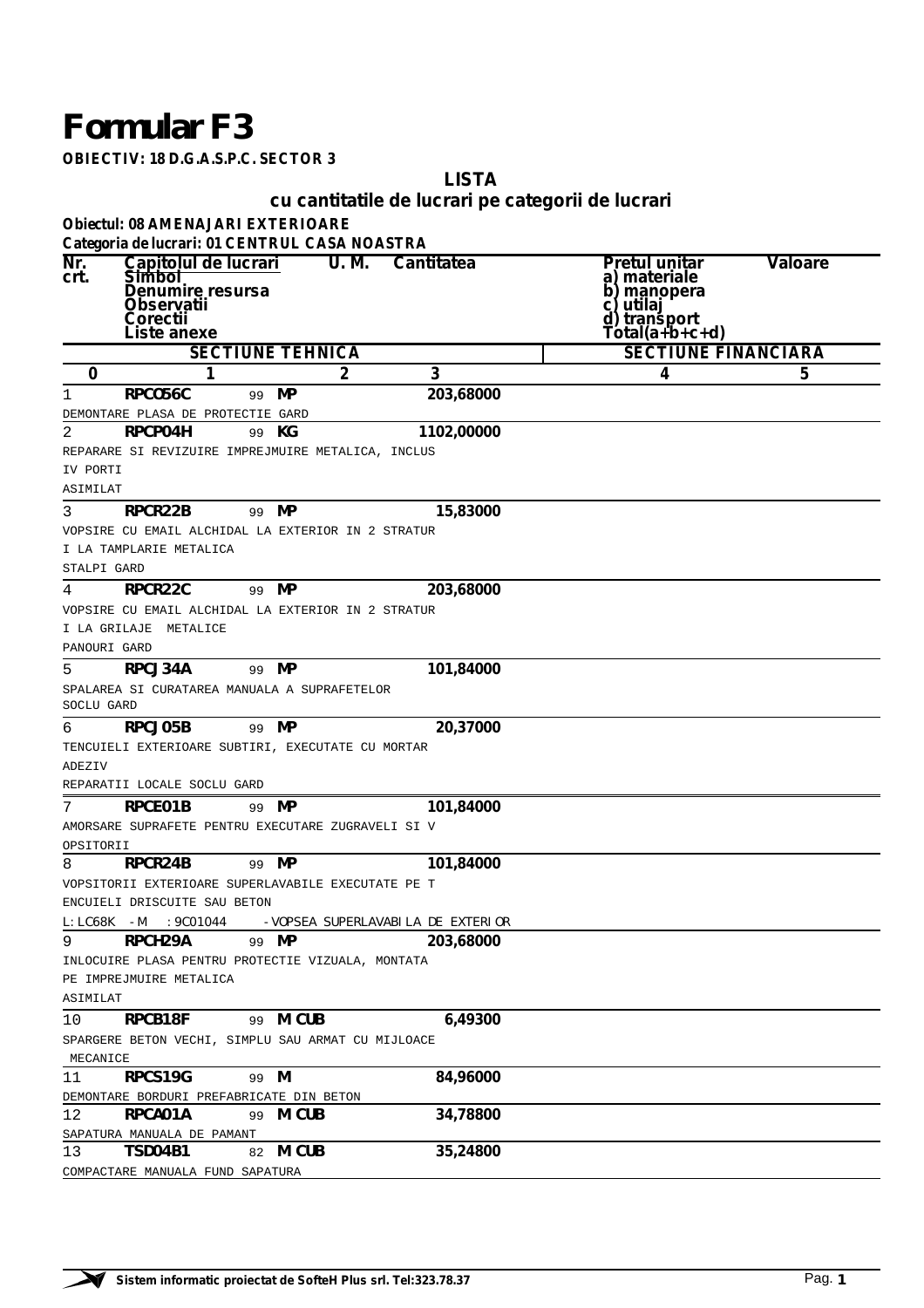| Executant 2021 |                                                    |                   | $\textit{Gate}$ 01                        |                                    | <b>Formular F3</b> |
|----------------|----------------------------------------------------|-------------------|-------------------------------------------|------------------------------------|--------------------|
| 0              | Obiectiv <sub>18</sub><br>1                        | Obi08<br>2        | 3                                         | 4                                  | 5                  |
| 14             | <b>TRB01C1I</b>                                    | <b>TONE</b><br>99 | 94,67800                                  |                                    |                    |
|                | TRANSPORT CU ROABA MOLOZ SI PAMANT EXCEDENTAR      |                   |                                           |                                    |                    |
| 15             | TRB04B1                                            | 99 TONE           | 94,76800                                  |                                    |                    |
|                | INCARCARE CU LOPATA MOLOZ SI PAMANT EXCEDENTAR IN  |                   |                                           |                                    |                    |
| AUTO           |                                                    |                   |                                           |                                    |                    |
| 16             | <b>TRA01A30P</b>                                   | 82 TONE           | 94,76800                                  |                                    |                    |
|                | TRANSPORT RUTIER MOLOZ SI DESEURI CU AUTOBASCULANT |                   |                                           |                                    |                    |
| A LA 30 KM     |                                                    |                   |                                           |                                    |                    |
| 17             | <b>TSE01C1</b>                                     | 82 SUTE MP        | 1,08800                                   |                                    |                    |
|                | NIVELARE MANUALA TERENURI SI PLATFORME             |                   |                                           |                                    |                    |
| 18             | RPDD06A                                            | 99 M CUB          | 17,43800                                  |                                    |                    |
|                | ASTERNERE MANUALA STRAT EGALIZARE BALAST           |                   |                                           |                                    |                    |
| $L:DL14C-M$    | :2200380                                           |                   | -BALAST SORTAT SPALAT DE RAU, 0-16 MM     |                                    |                    |
| 19             | RPDD06A                                            | 99 M CUB          | 1,12400                                   |                                    |                    |
|                | ASTERNERE MANUALA STRAT EGALIZARE NISIP            |                   |                                           |                                    |                    |
|                | L:DL14C -M :2200587                                | -NISIP SORTAT     |                                           | SPALAT DE RIU SI LACURI 0,0-7,0 MM |                    |
| 20             | <b>TSD04A1</b>                                     | 82 M CUB          | 18,56200                                  |                                    |                    |
|                | COMPACTARE MANUALA STRAT BALAST SAU NISIP          |                   |                                           |                                    |                    |
| 21             | RPCB04C                                            | 99 <b>M CUB</b>   | 2,24800                                   |                                    |                    |
|                | TURNARE BETON SIMPLU C 20/25 LA TROTUARE, 10 CM GR |                   |                                           |                                    |                    |
| OSIME          |                                                    |                   |                                           |                                    |                    |
| 22             | RPCE33A                                            | 99 M              | 63,89000                                  |                                    |                    |
|                | UMPLERE ROSTURI DINTRE TROTUAR SI SOCLUL CLADIRII, |                   |                                           |                                    |                    |
|                | CU BITUM TIP                                       |                   |                                           |                                    |                    |
| 23             | RPDB28G                                            | 99 M              | 35,71000                                  |                                    |                    |
|                | MONTARE BORDURI PREFABRICATE DIN BETON 10X15 CM, P |                   |                                           |                                    |                    |
|                | E FUNDATIE BETON SIMPLU CLASA C5/7.5               |                   |                                           |                                    |                    |
| 24             | H1B16G                                             | 82 MP             | 108,76000                                 |                                    |                    |
|                | MONTARE STRAT DE SEPARATIE DIN FOLIE DE POLIETILEN |                   |                                           |                                    |                    |
| А              |                                                    |                   |                                           |                                    |                    |
| 25             | RPCD08C                                            | 99 KG             | 583,00000                                 |                                    |                    |
|                | MONTAREA ARMATURI DIN PLASE SUDATE SPPB Ø6/100X100 |                   |                                           |                                    |                    |
| МM             |                                                    |                   |                                           |                                    |                    |
| L: LC14        | :2000975<br>-М                                     |                   | -PLASE SUDATE TIP 117 GQ 283(65,9 KG/BUC) | OL 37-1N                           |                    |
| 26             | RPCB04C                                            | 99 M CUB          | 16,31400                                  |                                    |                    |
|                | TURNARE BETON ARMAT C 20/25 LA PLATFORME SI ALEI P |                   |                                           |                                    |                    |
|                | IETONALE, 15 CM GROSIME                            |                   |                                           |                                    |                    |
| 27             | RPCK41C                                            | 99 MP             | 146,90000                                 |                                    |                    |
|                | DESFACERE PAVAJE DIN DALE DE CAUCIUC 50X50X2,5 CM  |                   |                                           |                                    |                    |
| 28             | RPCA01A                                            | 99 M CUB          | 12,55400                                  |                                    |                    |
|                | SAPATURA MANUALA DE PAMANT                         |                   |                                           |                                    |                    |
| 29             | TSD04B1                                            | 82 M CUB          | 25,10800                                  |                                    |                    |
|                | COMPACTARE MANUALA FUND SAPATURA                   |                   |                                           |                                    |                    |
| 30             | TRB01C1I                                           | 99 TONE           | 29,37600                                  |                                    |                    |
|                | TRANSPORT CU ROABA MOLOZ SI PAMANT EXCEDENTAR      |                   |                                           |                                    |                    |
| 31             | <b>TRB04B1</b>                                     | 99 TONE           | 29,37600                                  |                                    |                    |
|                | INCARCARE CU LOPATA MOLOZ SI PAMANT EXCEDENTAR IN  |                   |                                           |                                    |                    |
| AUTO           |                                                    |                   |                                           |                                    |                    |
| 32             | TRA01A30P                                          | 82 TONE           | 29,37600                                  |                                    |                    |
|                | TRANSPORT RUTIER MOLOZ SI DESEURI CU AUTOBASCULANT |                   |                                           |                                    |                    |
| A LA 30 KM     |                                                    |                   |                                           |                                    |                    |
| 33             | <b>TSE01C1</b>                                     | 82 SUTE MP        | 1,25500                                   |                                    |                    |
|                | NIVELARE MANUALA TERENURI SI PLATFORME             |                   |                                           |                                    |                    |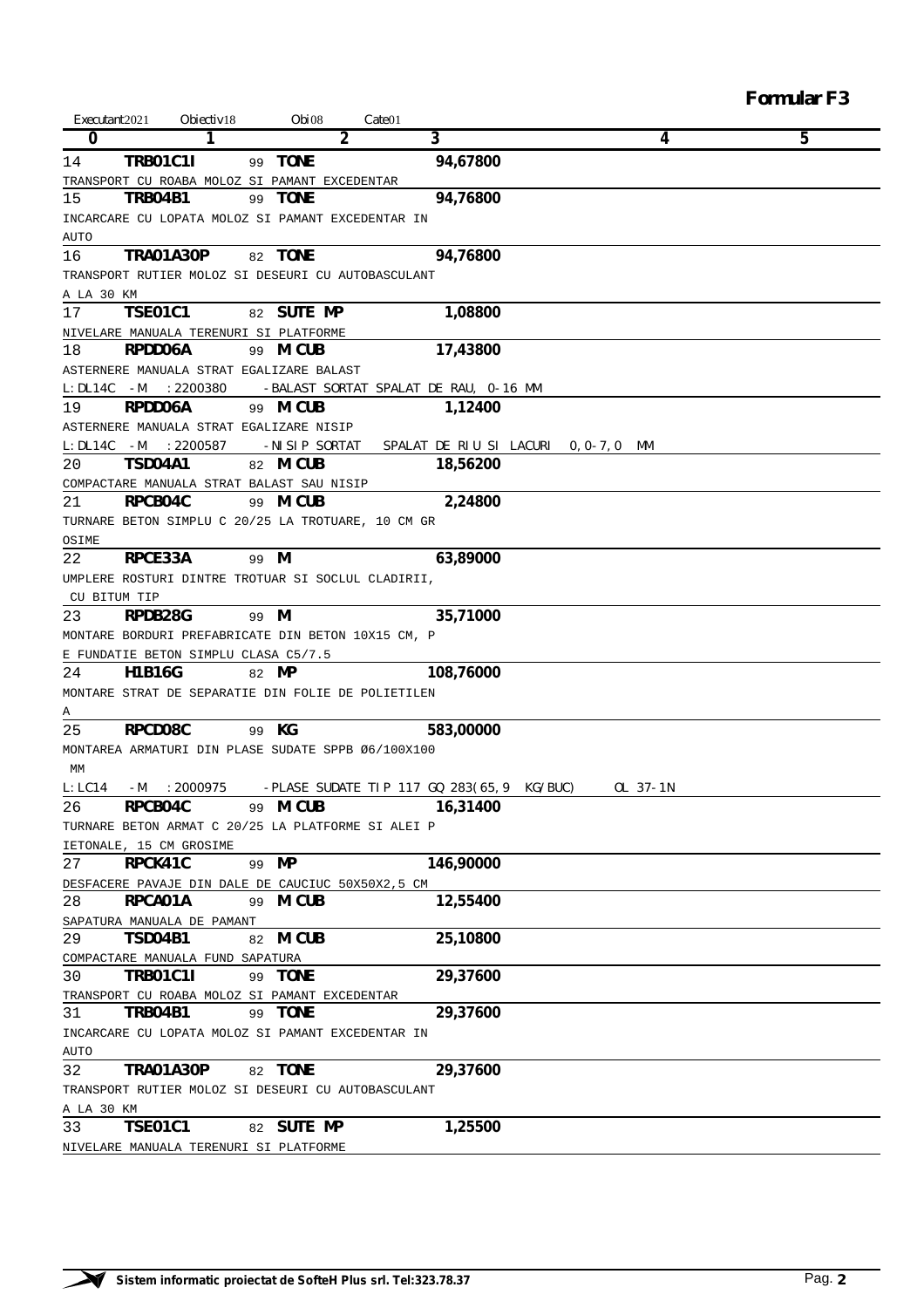| <b>Formular F3</b> |  |
|--------------------|--|
|--------------------|--|

| Executant 2021  |                        | Obiectiv <sub>18</sub>       | Obi08                                              | Cate <sup>01</sup> |                                       |   |   |
|-----------------|------------------------|------------------------------|----------------------------------------------------|--------------------|---------------------------------------|---|---|
| 0               |                        |                              |                                                    | 2                  | 3                                     | 4 | 5 |
| 34              | RPDD06A                |                              | 99 M CUB                                           |                    | 12,55400                              |   |   |
|                 |                        |                              | ASTERNERE MANUALA STRAT EGALIZARE BALAST STABILIZA |                    |                                       |   |   |
| T CU CIMENT     |                        |                              |                                                    |                    |                                       |   |   |
| $L:DL14C-M$     |                        | :2200380                     |                                                    |                    | -BALAST SORTAT SPALAT DE RAU, 0-16 MM |   |   |
| 35              | <b>TSD04A1</b>         |                              | 82 M CUB                                           |                    | 12,55400                              |   |   |
|                 |                        |                              | COMPACTARE MANUALA STRAT BALAST SAU NISIP          |                    |                                       |   |   |
| 36              | RPCE01B                |                              | 99<br>MP                                           |                    | 125,54000                             |   |   |
|                 |                        |                              | AMORSARE SUPRAFETE CU RASINA POLIURETANICA BICOMPO |                    |                                       |   |   |
| <b>NENTA</b>    |                        |                              |                                                    |                    |                                       |   |   |
| ASIMILAT        |                        |                              |                                                    |                    |                                       |   |   |
| 37              | RPCK12G                |                              | МP<br>99                                           |                    | 125,54000                             |   |   |
|                 |                        |                              | TURNARE STRAT SUPORT POLIURETANIC DIN GRANULE DE C |                    |                                       |   |   |
|                 | AUCIUC RECICLAT SBR    |                              |                                                    |                    |                                       |   |   |
| ASIMILAT        |                        |                              |                                                    |                    |                                       |   |   |
| 38              | RPCE01B                |                              | MP<br>99                                           |                    | 125,54000                             |   |   |
|                 |                        |                              | AMORSARE STRAT SUPORT POLIURETANIC CU RASINA POLIU |                    |                                       |   |   |
|                 | RETANICA BICOMPONENTA  |                              |                                                    |                    |                                       |   |   |
| ASIMILAT        |                        |                              |                                                    |                    |                                       |   |   |
|                 |                        |                              |                                                    |                    |                                       |   |   |
| 39              | RPCK08C                |                              | 99 MP                                              |                    | 31,40000                              |   |   |
|                 |                        |                              | REALIZARE STRAT UZURA CU GRANULE DIN CAUCIUC SINTE |                    |                                       |   |   |
|                 | TIC EPDM INCL. MARCAJE |                              |                                                    |                    |                                       |   |   |
| ASIMILAT        |                        |                              |                                                    |                    |                                       |   |   |
| 40              | RPCK08C                |                              | 99 MP                                              |                    | 94,14000                              |   |   |
|                 |                        |                              | REALIZARE STRAT UZURA CU GRANULE DIN CAUCIUC SINTE |                    |                                       |   |   |
|                 | TIC SBR CU BINDER      |                              |                                                    |                    |                                       |   |   |
| 41              | RPCK42C                |                              | 99 MP                                              |                    | 22,52000                              |   |   |
|                 |                        |                              | DESFACERE PARDOSELI RECI DIN PLACI DE GRESIE CERAM |                    |                                       |   |   |
| ICA             |                        |                              |                                                    |                    |                                       |   |   |
| 42              | RPCK42A                |                              | MP<br>99                                           |                    | 22,52000                              |   |   |
|                 |                        |                              | DESFACERE STRAT SUPORT PENTRU PARDOSELI DIN SAPA M |                    |                                       |   |   |
| $100-T$         |                        |                              |                                                    |                    |                                       |   |   |
| 43              | RPCK01B                |                              | MP<br>99                                           |                    | 22,52000                              |   |   |
|                 |                        |                              | STRAT SUPORT PENTRU PARDOSELI DIN MORTAR M100-T, 3 |                    |                                       |   |   |
| CM GROSIME      |                        |                              |                                                    |                    |                                       |   |   |
| 44              | RPCK24B                |                              | 99 MP                                              |                    | 22,52000                              |   |   |
|                 |                        |                              | PARDOSELI DIN PLACI DE GRESIE CERAMICA ANTIDERAPAN |                    |                                       |   |   |
|                 | TA, MONTATE CU ADEZIV  |                              |                                                    |                    |                                       |   |   |
| $L: LCG 4A - M$ |                        | :9C00665                     | -PLACI DE GRESIE CERAMICA                          |                    |                                       |   |   |
| 45              | RPCJ34A                |                              | 99 MP                                              |                    | 4,91000                               |   |   |
| JARDINIERA      |                        |                              | SPALAREA SI CURATAREA MANUALA A SUPRAFETELOR       |                    |                                       |   |   |
| 46              | RPCJ05B                |                              | 99 MP                                              |                    | 4,91000                               |   |   |
|                 |                        |                              | TENCUIELI EXTERIOARE SUBTIRI, EXECUTATE CU MORTAR  |                    |                                       |   |   |
| ADEZIV          |                        |                              |                                                    |                    |                                       |   |   |
| JARDINIERA      |                        |                              |                                                    |                    |                                       |   |   |
| 47              | RPCE01B                |                              | 99 MP                                              |                    | 4,91000                               |   |   |
|                 |                        |                              | AMORSARE SUPRAFETE PENTRU EXECUTARE ZUGRAVELI SI V |                    |                                       |   |   |
| OPSITORII       |                        |                              |                                                    |                    |                                       |   |   |
| 48              | RPCR24B                |                              | 99 MP                                              |                    | 4,91000                               |   |   |
|                 |                        |                              | VOPSITORII EXTERIOARE SUPERLAVABILE EXECUTATE PE T |                    |                                       |   |   |
|                 |                        | ENCUIELI DRISCUITE SAU BETON |                                                    |                    |                                       |   |   |
|                 | L:LC68K -M :9C01044    |                              |                                                    |                    | -VOPSEA SUPERLAVABILA DE EXTERIOR     |   |   |

 $\overline{\phantom{0}}$